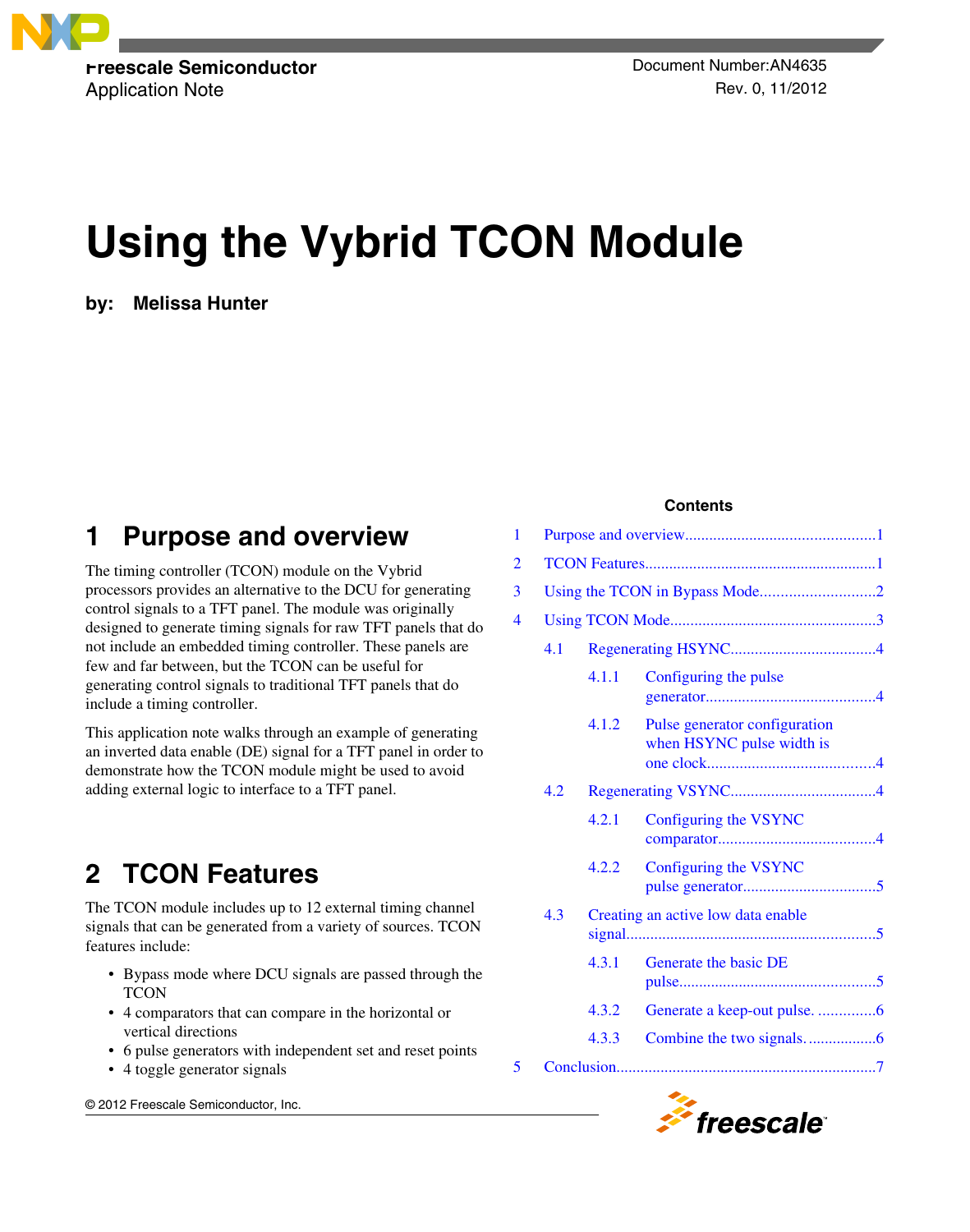<span id="page-1-0"></span>

#### **Using the TCON in Bypass Mode**

- 14 signal mixer channels that can be used to combine signals within the TCON
- Option to swap color channels and relocate the pixel clock

## **3 Using the TCON in Bypass Mode**

All applications that use the DCU are required to enable the TCON module. This is because the DCU signals are not output directly to the processor pins. Instead all of the DCU signals go through the TCON module, and the TCON module drives the external signals. Therefore at minimum if you want to use the DCU to interface to a TFT panel with no intervention by the TCON module, then the TCON module clock gate should be enabled and the TCON\_CTRL1[TCON\_BYPASS] bit set to configure the TCON in bypass mode:

TCON1->CTRL1 |= TCON\_CTRL1\_TCON\_BYPASS\_MASK;

The code above is required in order to get the DCU signals to the pins.

Let's start by taking a look at the control signals that are output by the DCU where the TCON is in bypass mode. For purposes of this document, the panel has the following parameters:

- Panel height  $= 272$  pixels
- Panel width  $= 480$  pixels
- Pixel clock frequency = 4.04 MHz
- Vsync and Hsync both active low (inverted). **DE will also need to be active low!**
- Vsync front porch = 10 lines, Vsync width = 10 lines, Vsync back porch = 2 lines
- Hsync front porch =  $0x29$  clocks, Hsync width = 41 clocks, Hsync back porch = 2 clocks

The figures below show the control signals output from the DCU with the TCON in bypass mode. The DCU includes bits that control the polarity of the HSYNC and VSYNC signals, but the DCU doesn't include a similar bit to control the polarity of the DE signal. In the figures below, the DCU has been configured to use active low polarity for both HSYNC and VSYNC signals, but the DE signal is active high.



**Figure 1. Bypass mode vertical timing**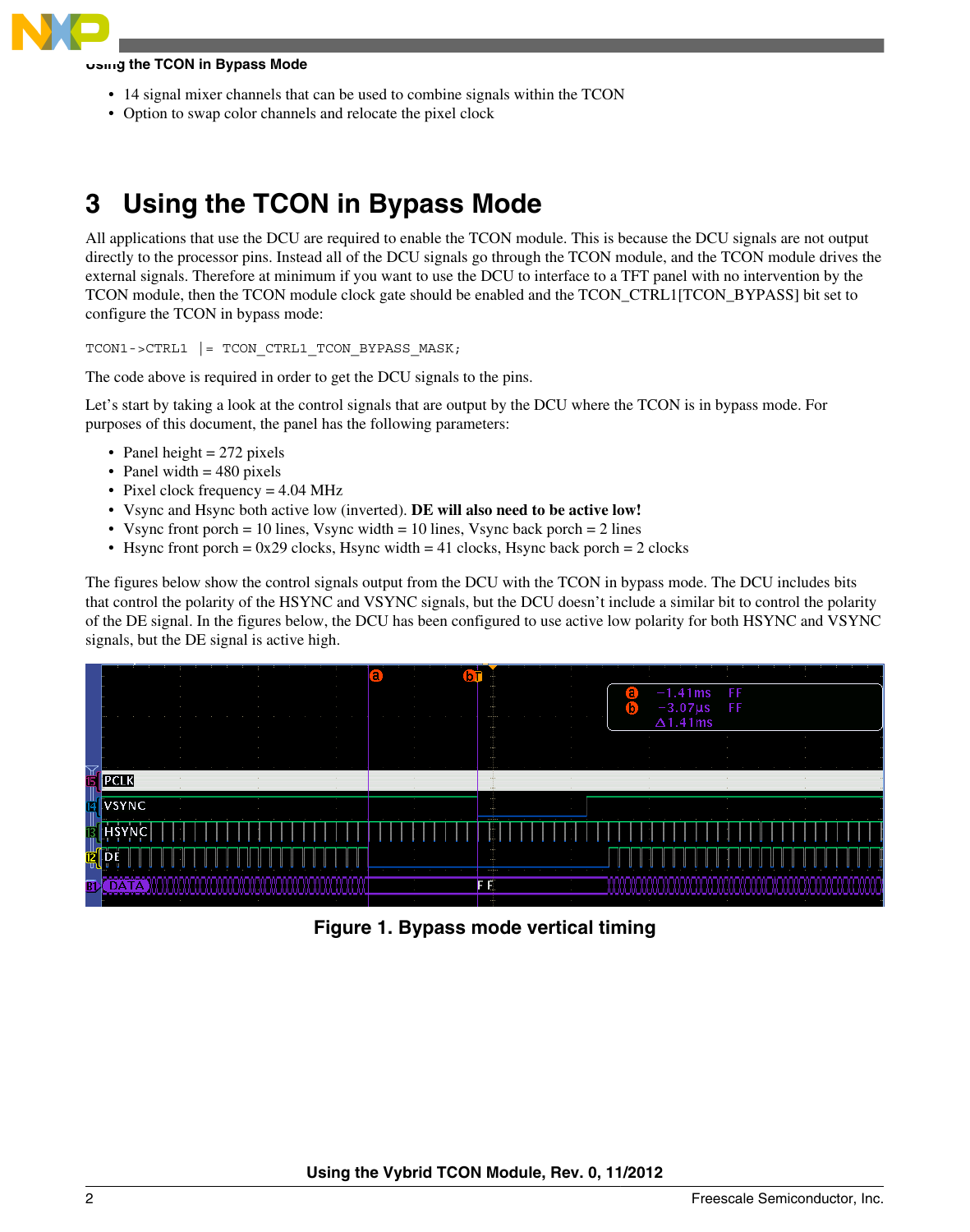<span id="page-2-0"></span>







**Figure 3. Bypass mode DE assertion**

|         |                    | r a |                |  |                | $\sim$<br>$-39.6$ ns<br>FF<br>а<br>$\sim$ 100 $\pm$<br>FF<br>$10.1\,\mu s$<br>lb.<br>$\sim$ 10 $\pm$<br><b>STATE</b> |                 |     |              |  |
|---------|--------------------|-----|----------------|--|----------------|----------------------------------------------------------------------------------------------------------------------|-----------------|-----|--------------|--|
|         |                    |     |                |  | $\sim$ 10 $\,$ |                                                                                                                      | $\Delta$ 10.2µs |     |              |  |
| Ğ<br>p  | <b>IVSYNC</b>      |     |                |  |                |                                                                                                                      |                 |     |              |  |
| ड<br>प् | <b>HSYNC</b><br>DI |     |                |  | - 10           |                                                                                                                      |                 |     |              |  |
| BI      | AIA                |     | F <sub>F</sub> |  |                |                                                                                                                      |                 | a s | 00<br>$\sim$ |  |

**Figure 4. Bypass mode DE negation**

# **4 Using TCON Mode**

From the bypass mode figures above, you can see that the DE signal is active high. Our goal is to have an active low version of the DE signal. The TCON module can be used to solve this problem without requiring any external logic.

#### **Using the Vybrid TCON Module, Rev. 0, 11/2012**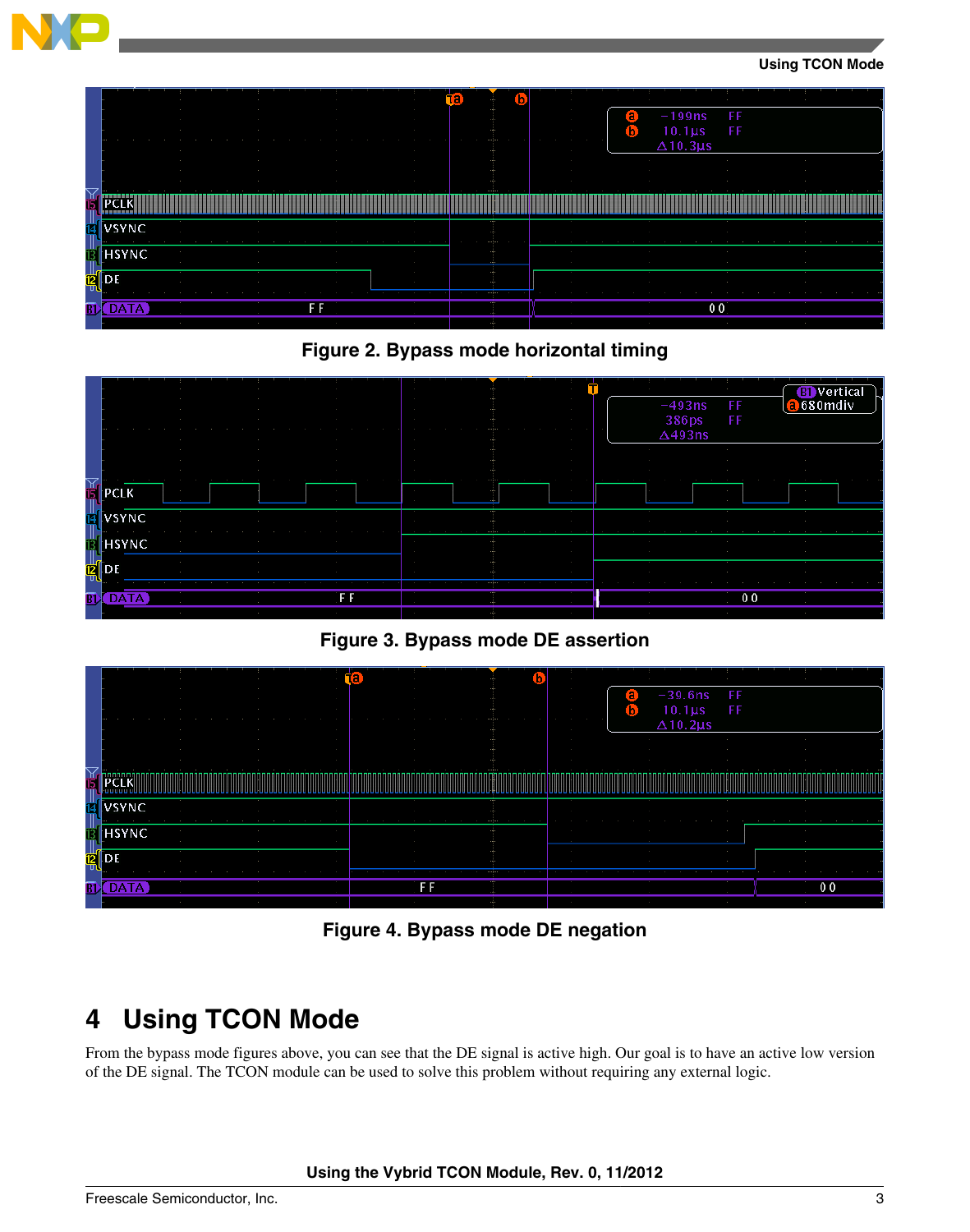<span id="page-3-0"></span>

#### **Using TCON Mode**

When the TCON is enabled, we will lose all of the DCU signals. The TCON will need to be configured to generate all of the control signals at this point. The following sections will show how the TCON module can be used to recreate the HSYNC and VSYNC signals so that they match up to the signals from the DCU. Then the final step will be configuring the TCON to generate the active low DE signal.

### **4.1 Regenerating HSYNC**

The HSYNC signal can be recreated using one of the TCON's pulse generators. Each of the pulse generator channels has programmable set and reset points that can be compared to an hcount or a vcount value. In order to generate the HSYNC signal the hcount option is used.

For every line the hcount counts the current pixel number, from one to the number of pixels per line (the full line, including the HSYNC's front porch, pulse width, and back porch). The counter resets on the rising edge of HSYNC and increments on each pixel clock.

### **4.1.1 Configuring the pulse generator**

Because the HSYNC signal we are generating is active low, the set point will determine when the signal negates, and the reset point will determine when the signal asserts. In most cases the following code will correctly configure pulse generator 1 to create the HSYNC signal:

```
TCON1->PULSE1 = TCON_PULSE0_SET(0)
                     | TCON_PULSE0_RESET(HSYNC_BP + PANEL_X + HSYNC_FP);
```
This code causes the HSYNC signal to go high at the same point as the HSYNC from the DCU. Then the signal will remain high through the HSYNC back porch period, the active line time (PANEL\_X), and the HSYNC front porch period. The difference between the set and reset points is equal to the HSYNC pulse width.

#### **4.1.2 Pulse generator configuration when HSYNC pulse width is one clock**

Internal to the TCON module there is a two pixel clock delay between the pulse generator and the output of the TCON signal mux. The pulse generator and pixel data both incur a two clock delay as they pass through the TCON, so in cases where the HSYNC pulse width is at least two pixel clocks the code above applies. If there is a case where the HSYNC pulse width is only one pixel clock, then internal delay creates a special case that uses a different configuration. If the HSYNC pulse width is one clock, then the configuration below is used instead:

```
TCON1->PULSE1 = TCON_PULSE0_SET(HSYNC_BP + PANEL_X + HSYNC_FP)
                      \overline{ } TCON PULSE0 RESET(HSYNC BP + PANEL X + HSYNC FP - 1);
```
### **4.2 Regenerating VSYNC**

A different pulse generator output will be used to create the VSYNC. In order to get the correct signal timing for VSYNC, the pulse generator will be configured for function 1 mode. In this mode the vcount value is compared to the set and reset points, but the placement of the signal edge within the line is determined by one of the TCON's comparators.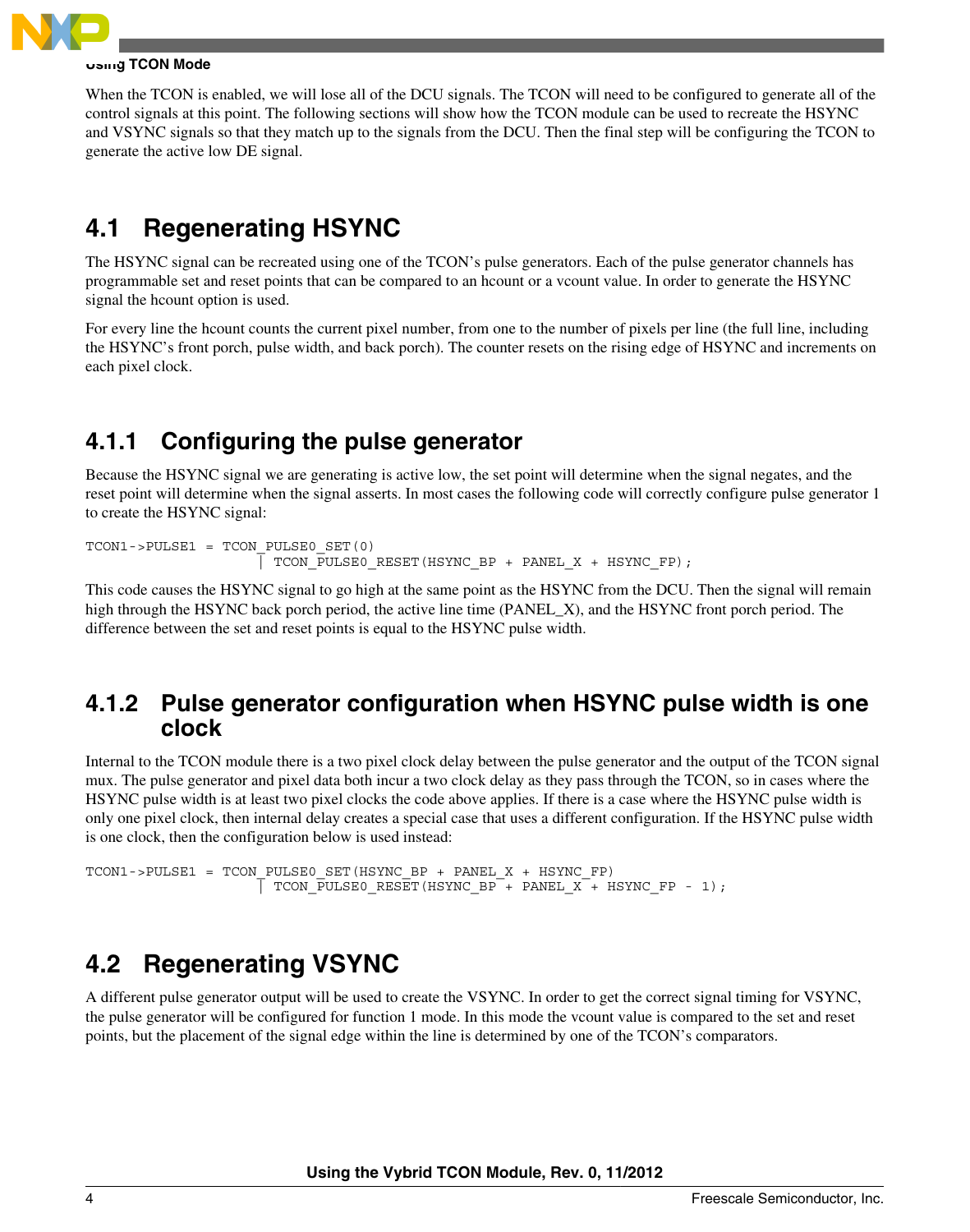<span id="page-4-0"></span>

### **4.2.1 Configuring the VSYNC comparator**

Because of the delays within the TCON module, the VSYNC and HSYNC edges will occur in different places if the regular vertical compare mode for the pulse generator is used (PULSEn[FUNC\_SEL] = 2). Instead the FUNC\_SEL = 1 mode is used. This mode allows a comparator to be configured to place the VSYNC edge at the same point as the HSYNC edge, as shown below:

```
\#if (HSYNC PW == 1)
      TCON1->COMPO = HSYNC BP + PANEL X + HSYNC FP - 1;#else
      TCON1 - > COMP0 = HSYNC BP + PANEL X + HSYNC FP;#endif
```
The comparator is configured to trigger at the same point that was used as the reset for the HSYNC signal. This will keep the HSYNC and VSYNC assertions lined up to the same pixel clock edge. Note that if the HSYNC pulse width is one clock it is still a special case that is treated slightly differently.

### **4.2.2 Configuring the VSYNC pulse generator**

The pulse generator configuration is similar to what was done to generate the HSYNC pulse. Because the comparator is being used to set the transition point for the signal near the end of the horizontal line, the set and reset points for the VSYNC are configured to take place one line before where you might expect.

Here is the pulse generator configuration for VSYNC:

```
TCON1->PULSE0 = TCON_PULSE0_FUNC_SEL(1)
                    TCON PULSE0 SET(VSYNC PW - 1)
                    TCON PULSE0 COMPARATOR SEL(0)
                     | TCON_PULSE0_RESET(VSYNC_PW -1 + VSYNC_BP + PANEL_Y + VSYNC_FP);
```
The pulse generator is configured in function 1 mode where comparator 0 determines the signal transition point within a horizontal line. Notice that both the set and reset point are decremented by one. This is because the signal edge needs to move back a few pixel clock cycles to line up with VSYNC. To do this the set and reset points are decremented, then the comparator moves the signal transition near the end of the horizontal line.

### **4.3 Creating an active low data enable signal**

Now that HSYNC and VSYNC are running, it is time to generate the active low data enable signal.

### **4.3.1 Generate the basic DE pulse**

Generating the DE pulse is very similar to generating the HSYNC pulse. Again, we will use a pulse generator channel configured for hcount compares:

```
\#if (HSYNC PW == 1)
      TCON\overline{1}->PULSE2 = TCON PULSE0 SET(HSYNC BP - 1)
                       | TCON_PULSE0_RESET(HSYNC_BP - 1 + PANEL_X);
#else
       TCON1->PULSE2 = TCON_PULSE0_SET(HSYNC_BP)
                       | TCON_PULSE0_RESET(HSYNC_BP + PANEL_X);
```
Looking at the typical case where the HSYNC pulse width is greater than one, the signal will go high when the HSYNC back porch expires. Then the signal goes low before the HSYNC front porch starts.

**Using the Vybrid TCON Module, Rev. 0, 11/2012**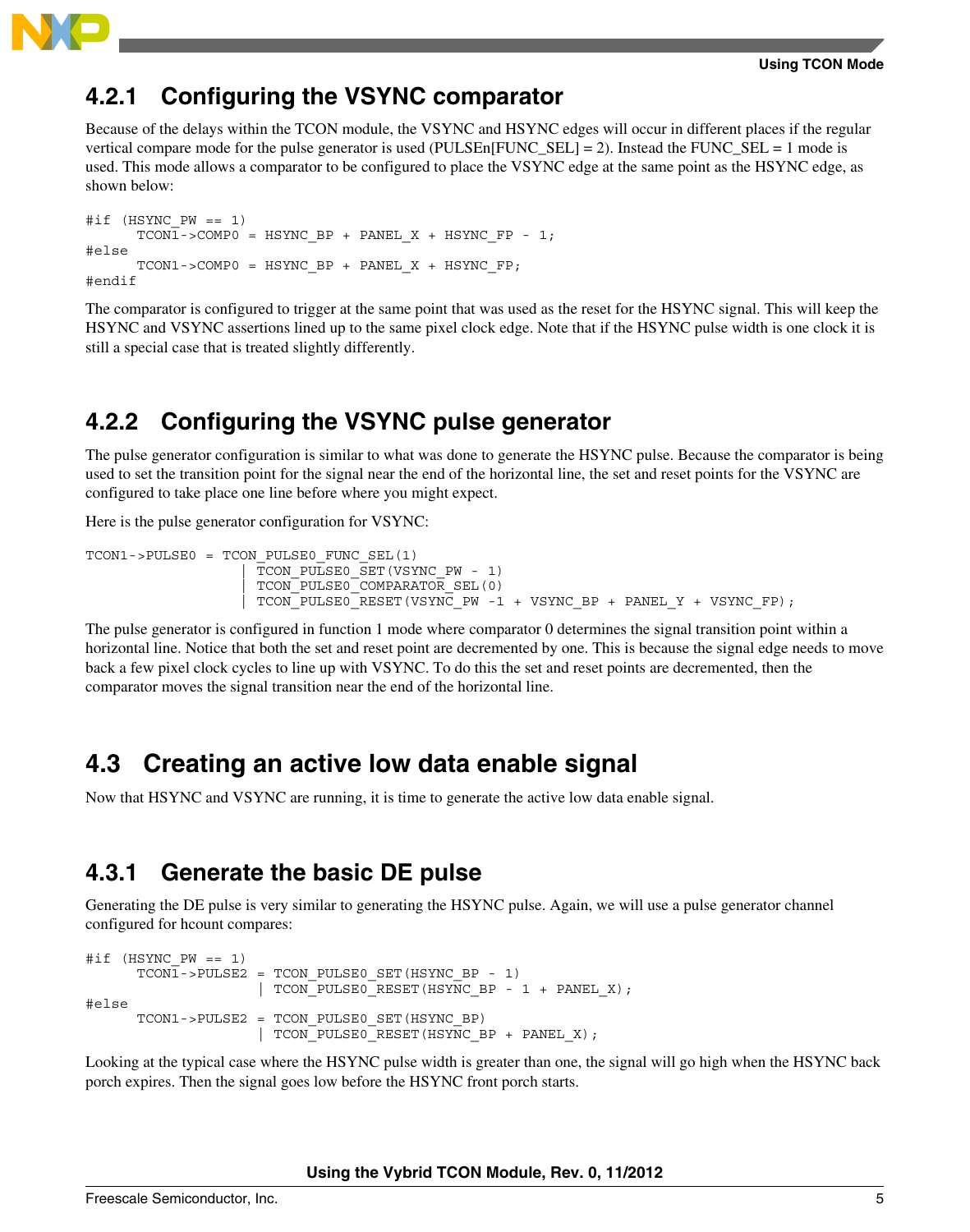<span id="page-5-0"></span>

#### **Using TCON Mode**

At this point we have a signal very similar to the original active high DE signal that was generated by the DCU. There are two issues that need to be resolved. First, the signal we have now is asserting during the vertical blanking period for the panel. Secondly, the signal is active high when we want an active low signal.

### **4.3.2 Generate a keep-out pulse**

In order to prevent our new DE signal from asserting during the vertical blanking period, we'll setup yet another pulse generator signal. This signal will be configured to assert at the start of the VSYNC front porch and negate at the end of the VSYNC back porch. Later, this keep-out pulse will be combined with the basic DE pulse to generate the active low DE signal.

To generate the keep-out signal a pulse generator will be configured to compare the set and reset points to the vcount. This time around we don't need to use a comparator to place the edge at an exact point within the line, so pulse generator functional mode 2 is used:

```
TCON1->PULSE3 = TCON_PULSE0_FUNC_SEL(2)
                     | TCON_PULSE0_SET(VSYNC_PW + VSYNC_BP)
                    TCON PULSE0 RESET(VSYNC PW + VSYNC BP + PANEL Y);
```
This will configure the signal to go high at the end of the VSYNC back porch and go low when the VSYNC front porch starts. The end result is a low pulse during the vertical blanking time.

### **4.3.3 Combine the two signals**

To get the final active low DE signal, we will combine the basic DE and keep-out pulses using one of the TCON's signal mixer channels. The signal mixer channels can be used to perform logic operations between two inputs, where the inputs can be almost any of the TCON generated signals.

Signal mixer channel six is the first of the signal mixer channels that can be output to an external pin, so channel six is used:

```
TCON1->SMX6 = TCON SMX0 X SEL(0x4) /* Use PULSE2 as the X input */
                     TCON SMX0 Y SEL(0x5) /* Use PULSE3 as the Y input */
                     TCON SMX0 INDEX0 SEL(0x6) /* output the !(X&Y) value */
                      | TCON_SMX0_INDEX1_SEL(0x6) /* output the !(X&Y) value */
                     TCON^TSMX0^TINDEX2^SEL(0x6) /* output the !(X&Y) value */
                     TCON SMX0<sup>-</sup>INDEX3<sup>-SEL(0x6); /* output the !(X&Y) value */</sup>
```
This code configures the signal mixer to use PULSE2 (the basic active high DE pulse) as input X and PULSE3 (the keep-out pulse) as input Y. The signal mixer is capable of cycling through different logic combinations of the signals. In this case we always want to output !(X&Y), so each of the indexes is set to the same value to keep the logical operation constant.

The figure below shows all of the control signals as generated by the TCON module. The basic DE pulse and the keep-out pulse would not actually be connected to a panel, but they have been added to the diagram to show the components used to generate the active low DE signal. The timings for the TCON generated signals match up to the timings when the TCON is in bypass mode, but now the polarity of the DE signal is active low.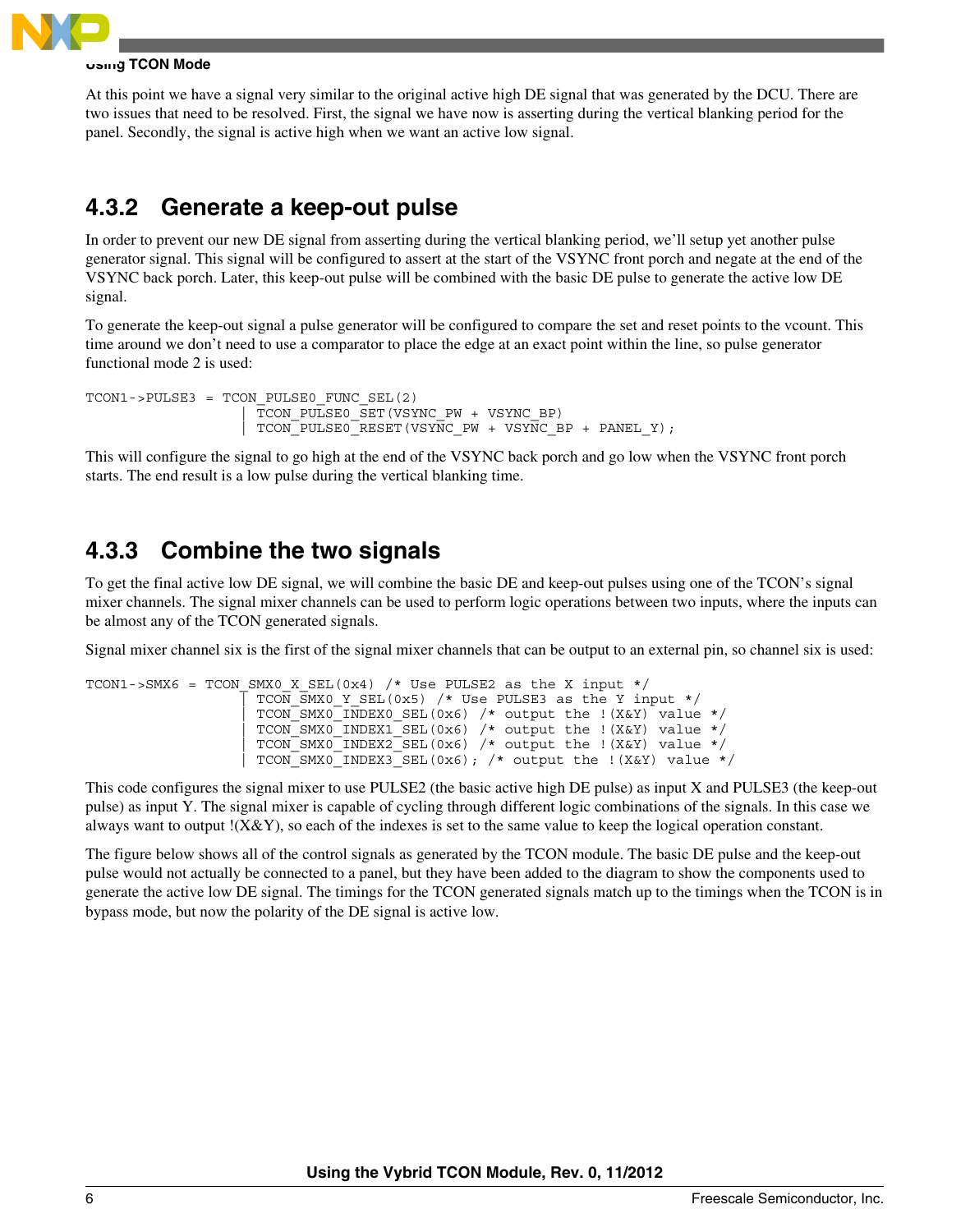<span id="page-6-0"></span>

**Figure 5. Control signals generated by TCON module**

# **5 Conclusion**

This application note has walked through how the TCON module can be used to generate a LCD panel control signal that might not be available directly from the DCU module. This is just one example of how the TCON could be used. In almost any situation where an LCD panel is being used that needs a control signal that cannot be generated using the DCU, the TCON could be used to generate the required signal or signals helping to eliminate the need for external logic for the LCD panel digital interface.